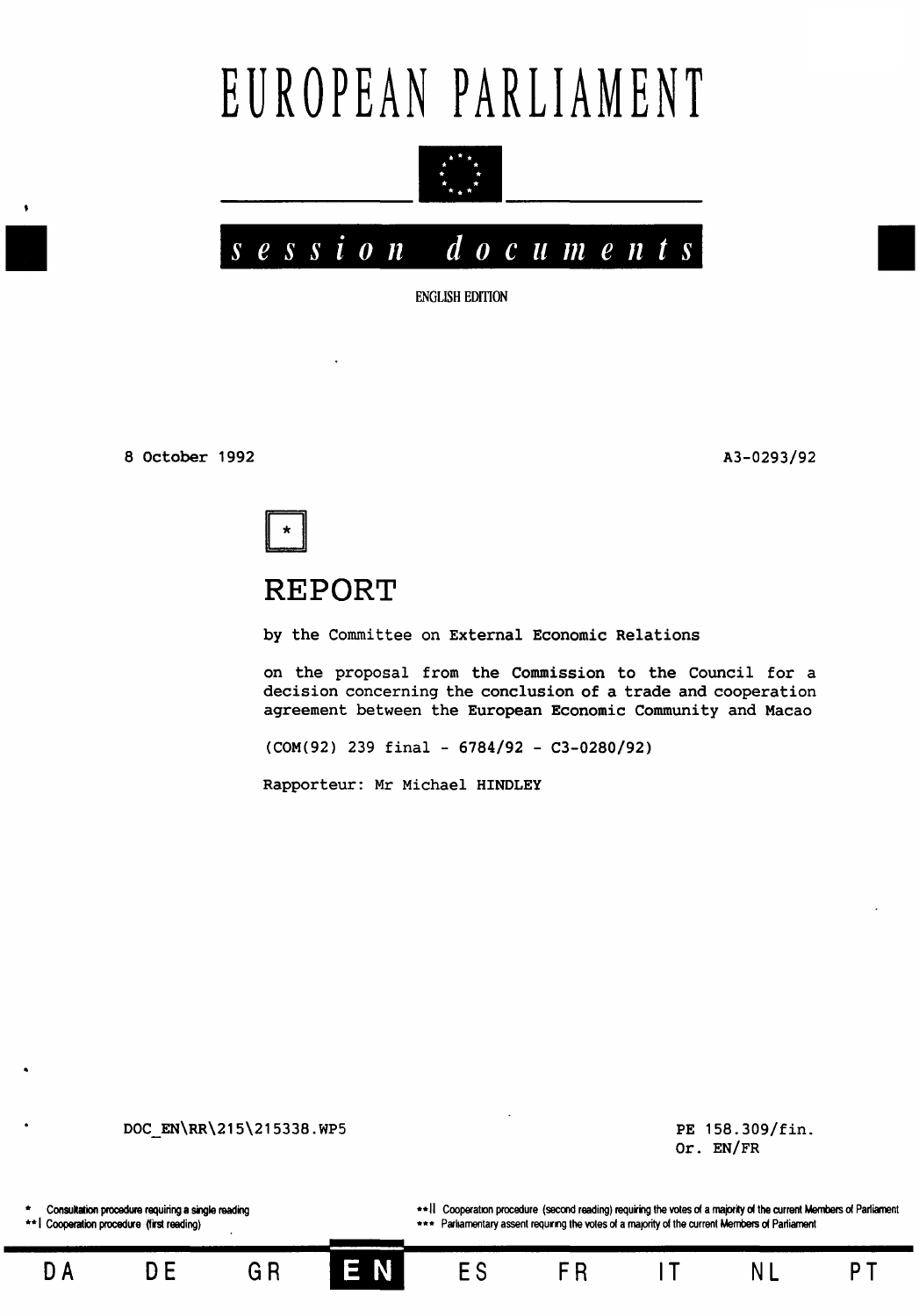### C 0 N T E N T S

| Opinion |                                                          |  |  |  |  |  |  |  |
|---------|----------------------------------------------------------|--|--|--|--|--|--|--|
|         |                                                          |  |  |  |  |  |  |  |
|         | - of the Committee on Energy, Research and Technology 11 |  |  |  |  |  |  |  |
|         | - of the Committee on Transport and Tourism 13           |  |  |  |  |  |  |  |
|         | - of the Committee on Development and Cooperation 15     |  |  |  |  |  |  |  |

 $\sim 10^{-10}$ 

 $\sim 10^{11}$  km s  $^{-1}$ 

Page

 $\bullet$ 

 $\bullet$ 

 $\bullet$ 

 $\hat{\bullet}$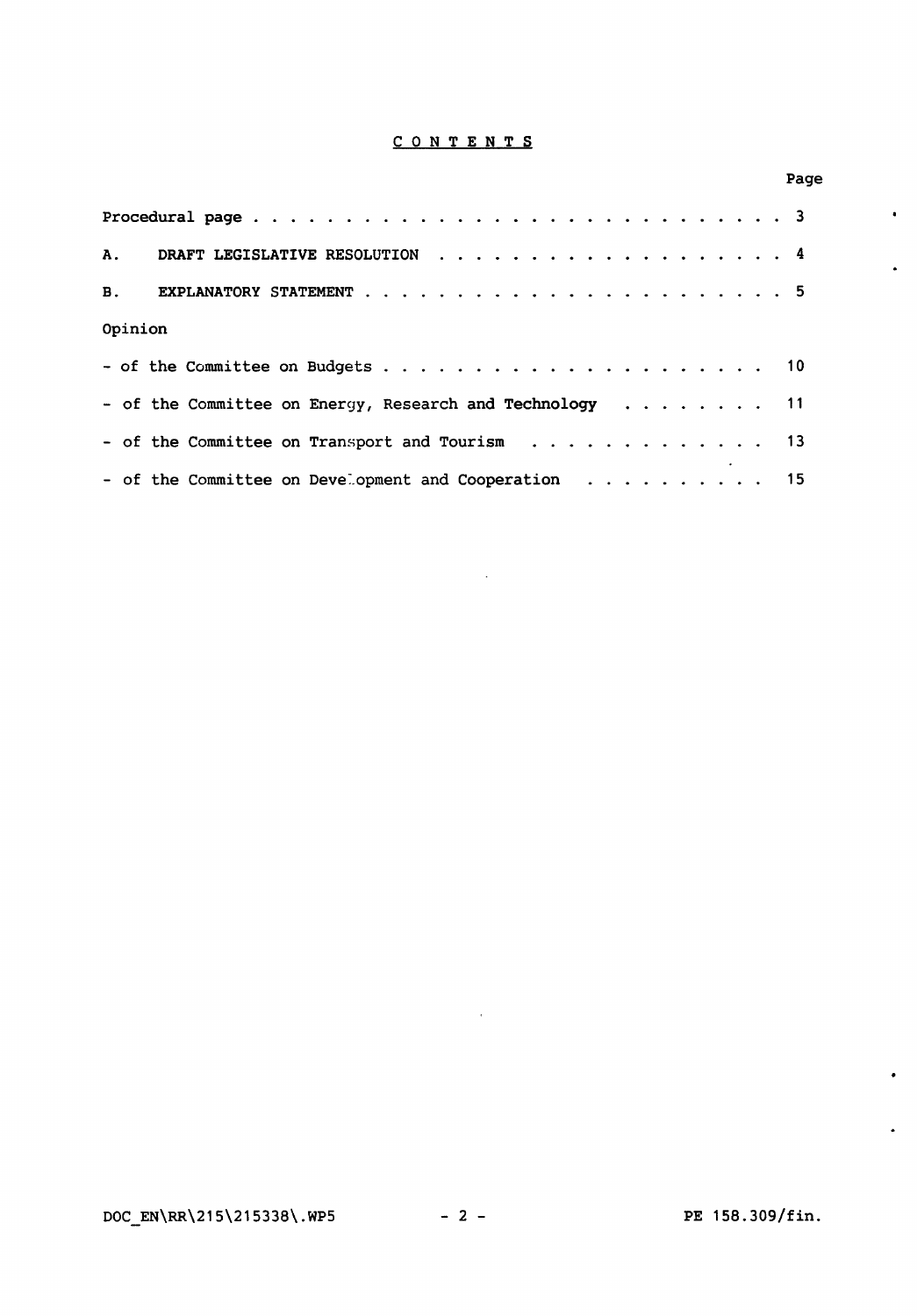By letter of 19 June the Council consulted the European Parliament, pursuant to Article 235 of the EEC Treaty, on the proposal from the Commission to the Council for a decision concerning the conclusion of a trade and cooperation agreement between the European Economic Community and Macao.

At the sitting of 6 July the President of Parliament announced that he had referred this proposal to the Committee on External Economic Relations as the committee responsible and to the other committees concerned.

At its meeting of 26 May 1992 the Committee on External Economic Relations appointed Mr Hindley rapporteur.

At its meetings of 21/22 September 1992 and 30 September/1 October 1992 it considered the draft report. At the latter meeting it adopted the draft legislative resolution unanimously.

The following took part in the vote: De Clercq, chairman; Stavrou, vicechairman; Hindley, rapporteur; Miranda de Lage, Rossetti, Ortiz Climent (for Moorhouse) Sainjon and Suarez Gonzales.

The opinions of the Committee on Budgets, the Committee on Energy, Research and Technology, the Committee on Transport and Tourism and the Committee on Development and Cooperation are attached.

The report was tabled on 8 October 1992.

The deadline for tabling amendments will appear on the draft agenda for the part-session at which the report is to be considered.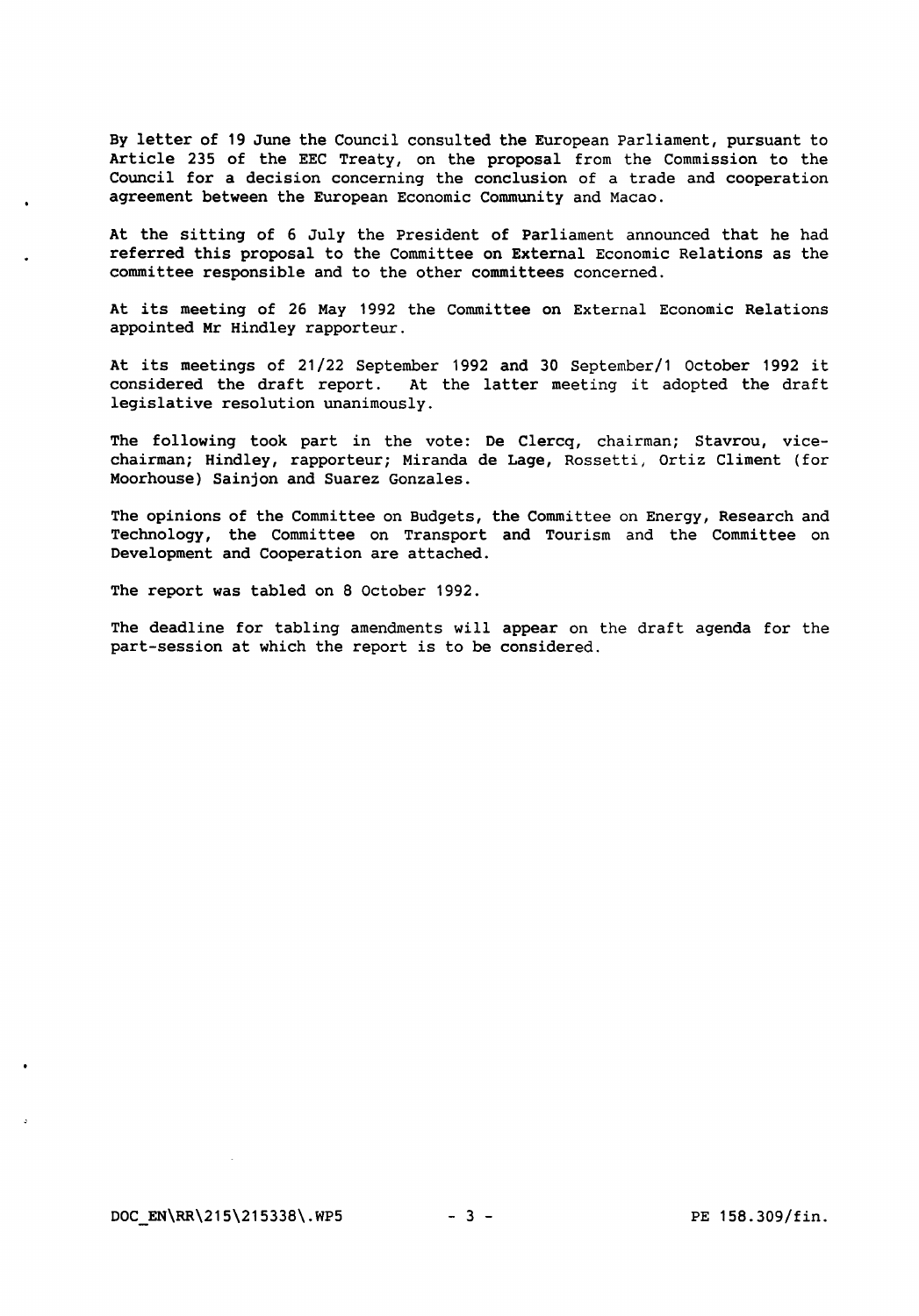A

#### DRAFT LEGISLATIVE RESOLUTION

embodying the opinion of the European Parliament on the proposal from the Commission to the Council for a decision concerning the conclusion of a trade and cooperation agreement between the European Economic Community and Macao

#### The European Parliament,

- having regard to Article 235 of Treaty,
- having regard to the Commission proposal to the Council (COM(92) 239 final)<sup>1</sup>
- having been consulted by the Council pursuant to Article 235 of the EEC Treaty and in accordance with the procedure laid down in Article 228 of that Treaty  $(6784/92 - C3 - 0280/92)$ ,
- having regard to the report of the Committee on External Economic Relations and the opinions of the Committee on Budgets, the Committee on Energy, Research and Technology, the Committee on Transport and Tourism and the Committee on Development and Cooperation {A3-0293/92),
- 1. Approves in accordance with international law and practice the conclusion and entry into force of the trade and cooperation agreement between the European Economic Community and Macao;
- 2. Instructs its President to forward this opinion to the Council, the Commission and the governments of the Member States and the authorities of Macao.

 $^{1}$  OJ No. C 167, 4.7.1992, p. 6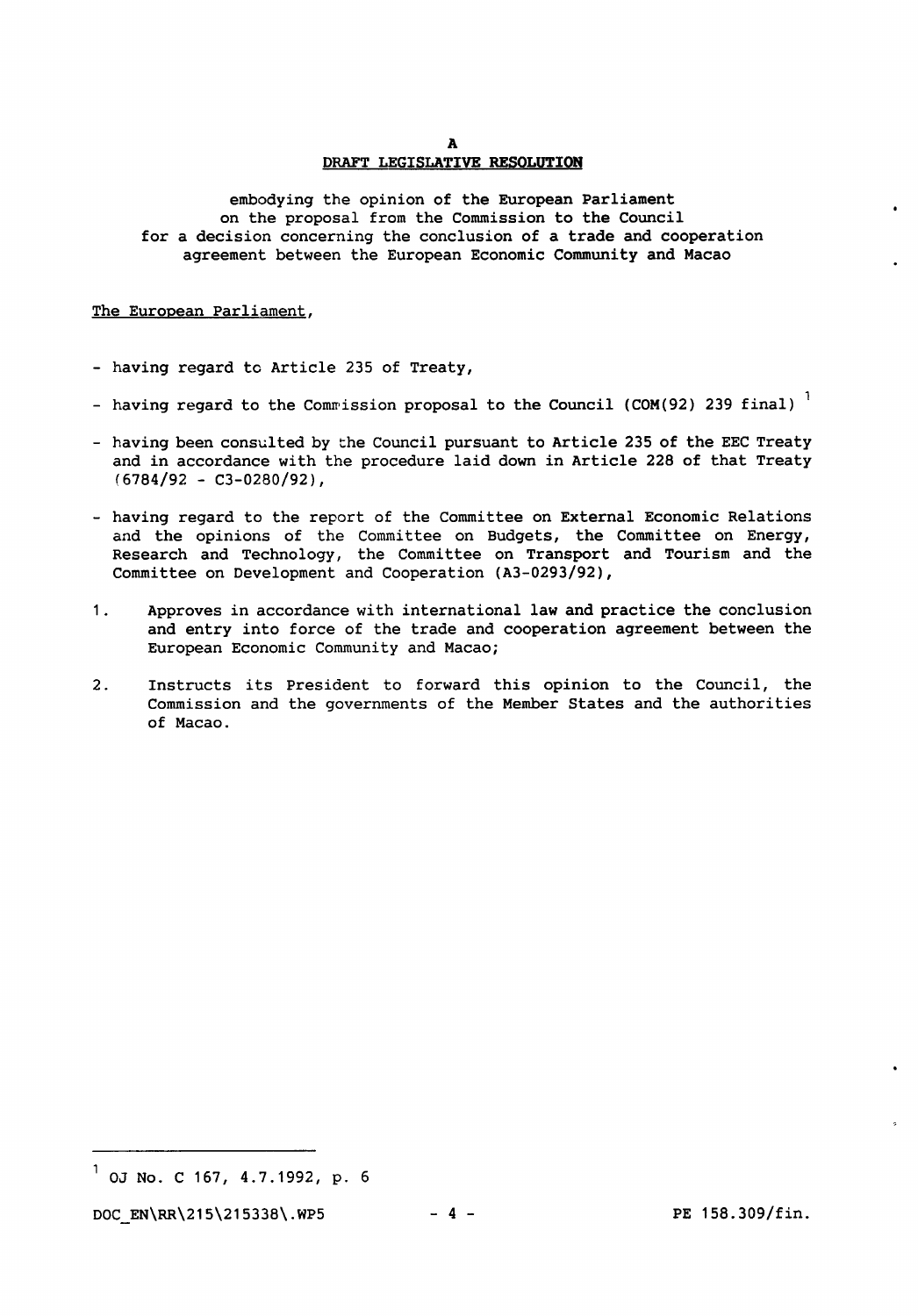#### EXPLANATORY STATEMENT

B

#### I Introduction

Macao comprises the peninsula of Macao, an enclave on the mainland of Southern China, and two nearby islands, Taipa, which is linked to the mainland by a bridge, and Coloane, which is connected to Taipa by a causeway. The territory lies opposite Hong Kong on the western side of the mouth of the Xijiang (Sikiang) river. The climate is subtropical. In 1989 the population was estimated to be at 452.000 of which 135.000 were of Portuguese nationality.

Established by the Portuguese in 1557 as a trading post Macao is the oldest European trading port in China. It became a Portuguese Overseas Province in 1951. After the military coup in Portugal in April 1974, a new statute, promulgated in February 1976, redefined Macao as a 'Special Territory' under Portuguese jurisdiction, but with a great measure of administrative and economic independence.

In May 1985, the Portuguese President Eanes visited Beijing and Macao, and it was announced that the Portuguese and Chinese Governments would negotiate the future of Macao during 1986. It was expected that an eventual transfer of administration in Macao would be based on an accord similar to the agreement between China and the United Kingdom concerning Hong Kong. On 13 April 1987, a joint declaration was formally signed in Beijing by the Portuguese and Chinese Governments, during an official visit to China by the Prime Minister of Portugal. According to the agreement (which was formally ratified in January 1988), Macao was to become a 'special administrative region' (SAR) of the People's Republic (to be known as Macao, China) on 20 December 1999. Macao was thus to have the same status as that agreed (with effect from 1997) for Hong Kong, and was to enjoy autonomy in most matters except defence and foreign policy.

The question of the return of Macao to China has been noticeably less controversial than that of Hong Kong for a number of reasons. Primarily, because China does not regard Portugal's administration of Macao as being a result of an "unequal treaty" forced upon China in a time of her weakness. Indeed, Portugal itself tried to negotiate the return of Macao to China shortly after the revolution in 1974; however, at that stage China preferred to maintain the status quo.

#### II The economy of Macao

In 1989, according to official estimates, Macao's gross domestic product (GDP), measured at current prices, was 24,747m. patacas (US \$3,074m.), equivalent to 55,300 patacas (\$6,869) per head. During 1985-89 the territory's GDP increased, in real terms, at an average annual rate of 8,1%. In 1989 real GDP expanded by 5, 7% compared with the previous year. Between 1980 and 1989 the population increased at an average annual rate of 3.9%.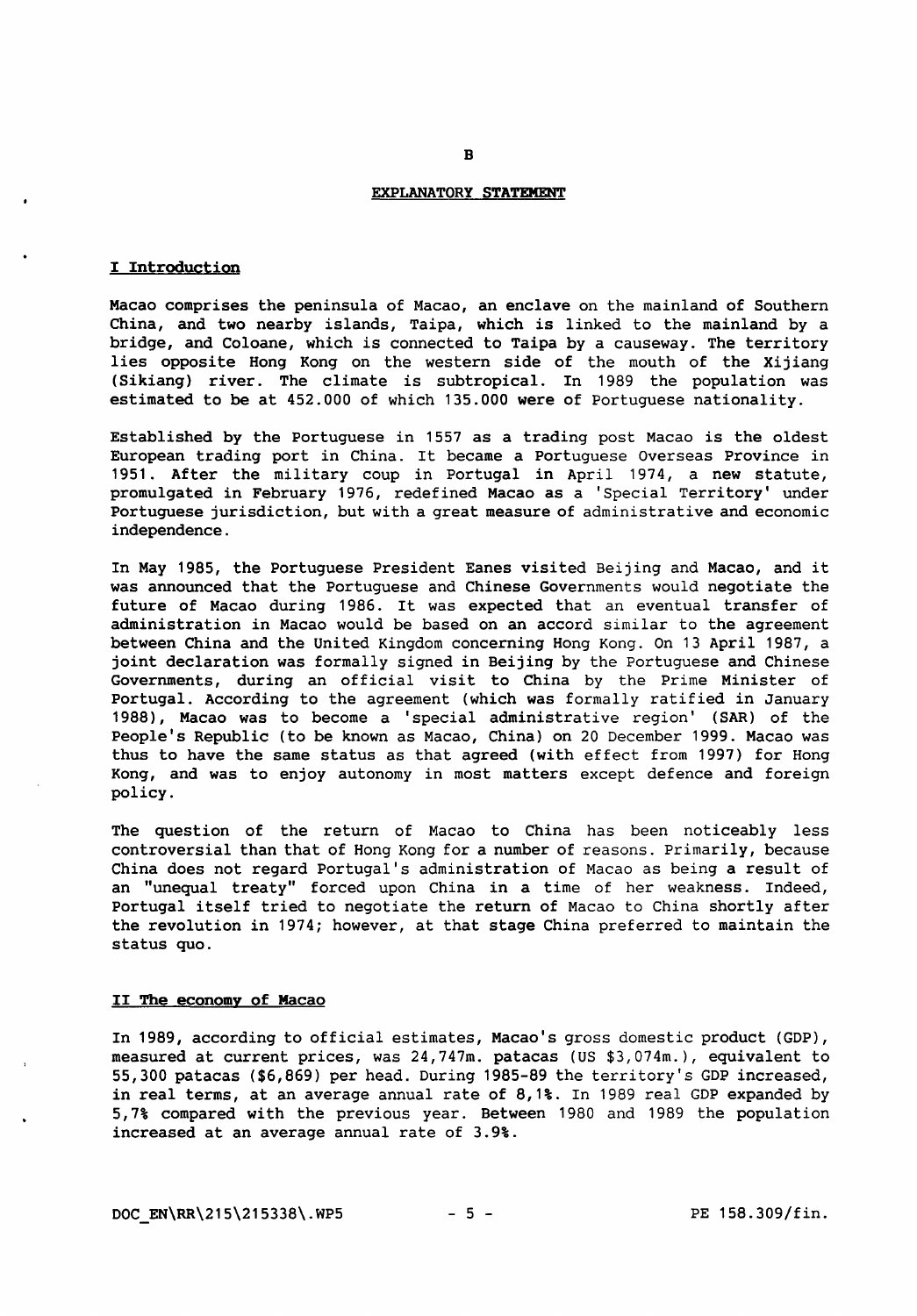Agriculture is of minor importance. In 1989 only 0.6% of the economically active population were employed in agriculture and fishing. The main crops are rice and vegetables. Cattle, buffaloes and pigs are reared.

Industry (including manufacturing, construction and public utilities) employed 42.5% of the economically active population in 1990. Mining is negligible. The most important manufacturing industry is the production of textiles and garments. Other industries include plastic, toys, footwear, furniture, electronics and precision instruments. In recent years the Portuguese government has made a deliberate attempt to diversify the manufacturing base of Macao. A result of this has been that the share of textiles and garments of Macao's total exports has declined from 90% in 1977 to 72.1% in 1989. Diversification of the production base is also one of the primary objectives of the proposed EC-Macao Trade and Cooperation Agreement.

Macao possesses few natural resources. The territory receives part of its water supply from the People's Republic of China. In 1984 China also began to supply electricity to Macao. It was envisaged that Macao would eventually receive 70% of its power requirements from the People's Republic. Imports of fuels and lubricants accounted for 4.2% of total import costs in 1989.

Involvement by the People's Republic of China in the territory also includes cooperation between Macao and the neighbouring Chinese Special Economic Zone of Zhuhai in the form of joint ventures. It is hoped that Macao can act as a base for foreign capital to invest in Zhuhai, but in this respect it finds itself in direct competition with the larger and more vigorous Hong Kong.

Tourism makes a substantial contribution to the territory's economy, the number of arrivals by sea from Hong Kong totalling almost 6m. in 1990. Much of this tourism from Hong Kong is to take advantage of the more liberal laws on gambling which exist in Macao. In fact, gambling is a very important provider of income for Macao and the casinos, often Hong Kong owned, bring in an estimated US\$ 450 million per year.

Macao's economy is highly dependent on trade with the rest of the world. Macao depends on imports for virtually all its requirements and depends on its exports to generate sufficient foreign exchange earnings for those imports. That is the reason why external trade is so important for Macao's economy.

The main origins of Macao's 1989 imports were Hong Kong  $(42.2)$ ; People's Republic of China (19.6%); Japan (10.2%) and the EC (7.0%).

As for the geographical orientation of Macao's exports, in 1989, the USA was its most important export market (34.4%), followed by the EC (31.4%) and Hong Kong (15.3%).

The most salient feature in recent years has been the increasing importance of the US market, where the share of total exports has risen steadily from 29% in 1980 to 34.4% in 1989. On the other hand, the weight of EC markets has declined from a peak of 40% in 1979 to 31.4% in 1989.

Macao's development has in the past been hindered by the lack infrastructure and an airport is therefore planned to open in 1994. Given the difficulties with the development of the new Hong Kong airport on Lantau island, there is growing interest in the proposed Macao airport. It is to be noted that the Chinese authorities have plans to upgrade to international standards the airport in the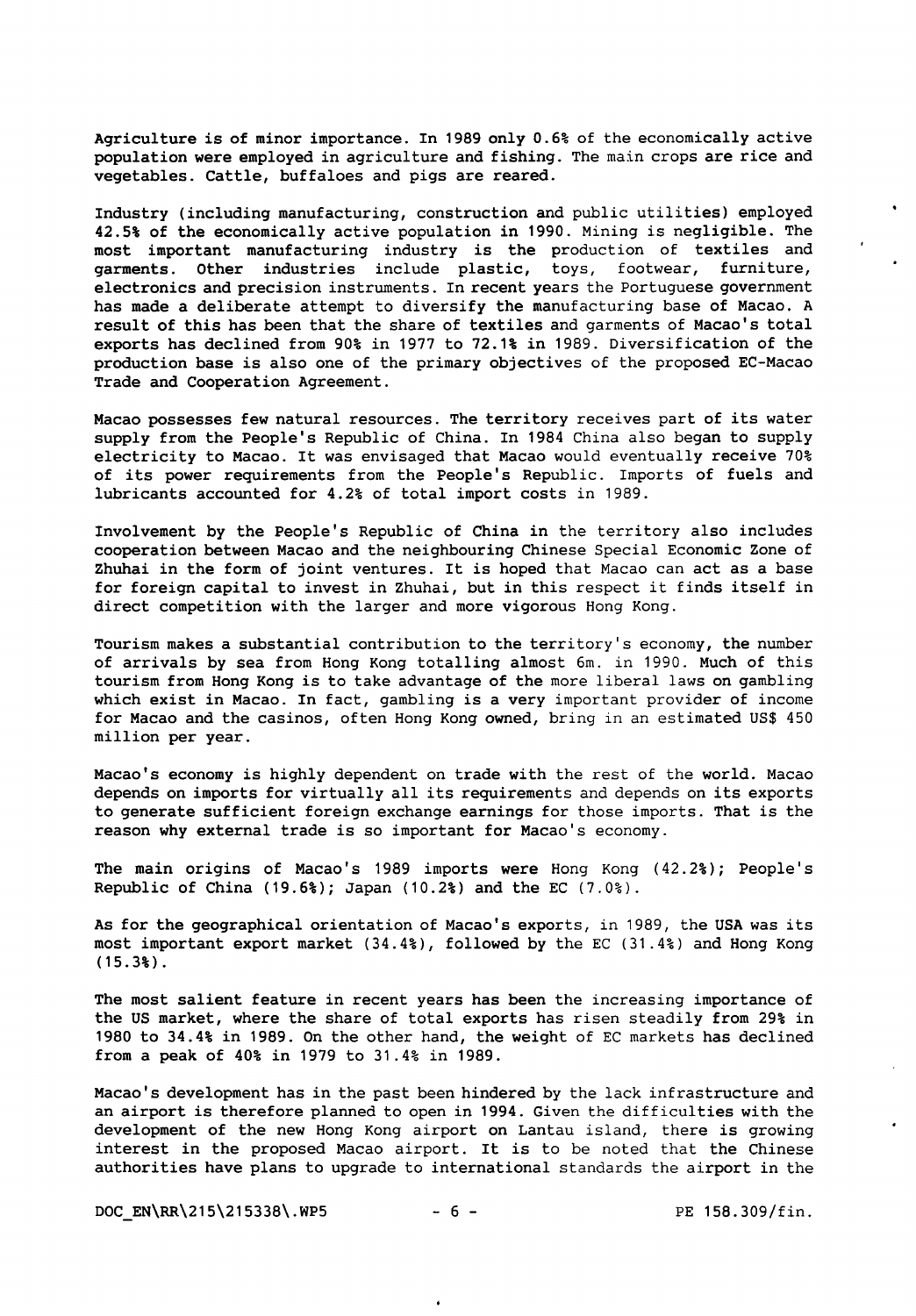special economic zone of Shenzhen, just across the border from Hong Kong. Whether the burgeoning economy of the Pearl River Delta demands three international airports, is an open question.

There are also plans to develop a network of fast roads around the Pearl River Delta linking Hong Kong, Guangzhou and Macao. This would end Macao's virtual isolation and would be a welcome boost to the economy. There may be possibilities for European investment in this project.

#### III Relations with the EC

In 1991 EC imports from Macao amounted to 561m. ECU while exports were at a mere 49m. ECU resulting in an EC trade deficit of 573m. ECU. This disequilibrium in trade is not a new phenomenon, but has in fact existed over a longer period, (see table below). More than 80% of EC imports from Macao consist of textiles and clothing.

| Community trade with Macao, 1981-1991                                |         |        |                |  |  |  |  |  |  |  |
|----------------------------------------------------------------------|---------|--------|----------------|--|--|--|--|--|--|--|
|                                                                      |         |        | 1,000 ECU      |  |  |  |  |  |  |  |
| EC-imports (cif) EC-exports (fob)                                    |         |        |                |  |  |  |  |  |  |  |
|                                                                      |         |        | <b>Balance</b> |  |  |  |  |  |  |  |
|                                                                      |         |        |                |  |  |  |  |  |  |  |
| 1981                                                                 | 288,342 | 9,683  | $-278,659$     |  |  |  |  |  |  |  |
| 1982                                                                 | 327,528 | 19,142 | $-308,386$     |  |  |  |  |  |  |  |
| 1983                                                                 | 348,551 | 16,537 | $-332,014$     |  |  |  |  |  |  |  |
| 1984                                                                 | 442,006 | 10,852 | $-431, 154$    |  |  |  |  |  |  |  |
| 1985                                                                 | 433,119 | 13,997 | $-419, 122$    |  |  |  |  |  |  |  |
| 1986                                                                 | 470,069 | 23,688 | $-446,381$     |  |  |  |  |  |  |  |
| 1987                                                                 | 478,844 | 22,747 | $-456,097$     |  |  |  |  |  |  |  |
| 1988                                                                 | 493,687 | 25,596 | $-468,091$     |  |  |  |  |  |  |  |
| 1989                                                                 | 502,580 | 35,295 | $-467,285$     |  |  |  |  |  |  |  |
| 1990                                                                 | 518,421 | 50,325 | $-468,096$     |  |  |  |  |  |  |  |
| 1991 (1)                                                             | 561,714 | 49,151 | $-512,563$     |  |  |  |  |  |  |  |
| 1991:<br>average<br>1981/82/83=100                                   | 174.7   | 325 1  |                |  |  |  |  |  |  |  |
| 1991 (2)                                                             | 562,148 | 49,110 | $-513,038$     |  |  |  |  |  |  |  |
|                                                                      |         |        |                |  |  |  |  |  |  |  |
| Sources: CRONOS-FRIC and SIENA, EUROSTAT                             |         |        |                |  |  |  |  |  |  |  |
| Production: European Parliament/Statistical Service<br>$(1)$ D $(W)$ |         |        |                |  |  |  |  |  |  |  |

(2) concerns F.R. Germany as constituted October 1990

In 1991 Macao's most important trading partners within the Community were Germany, France and the U.K., accounting for 33.6%, 23.9% and 20.5% respectively of total Community imports from Macao in 1991.

At present the only contractual relation between the EC and Hacao is a bilateral textile agreement, which sets out the conditions for textile trade between these two trade partners.

DOC EN\RR\215\215338\.WP5 - 7 - PE 158.309/fin.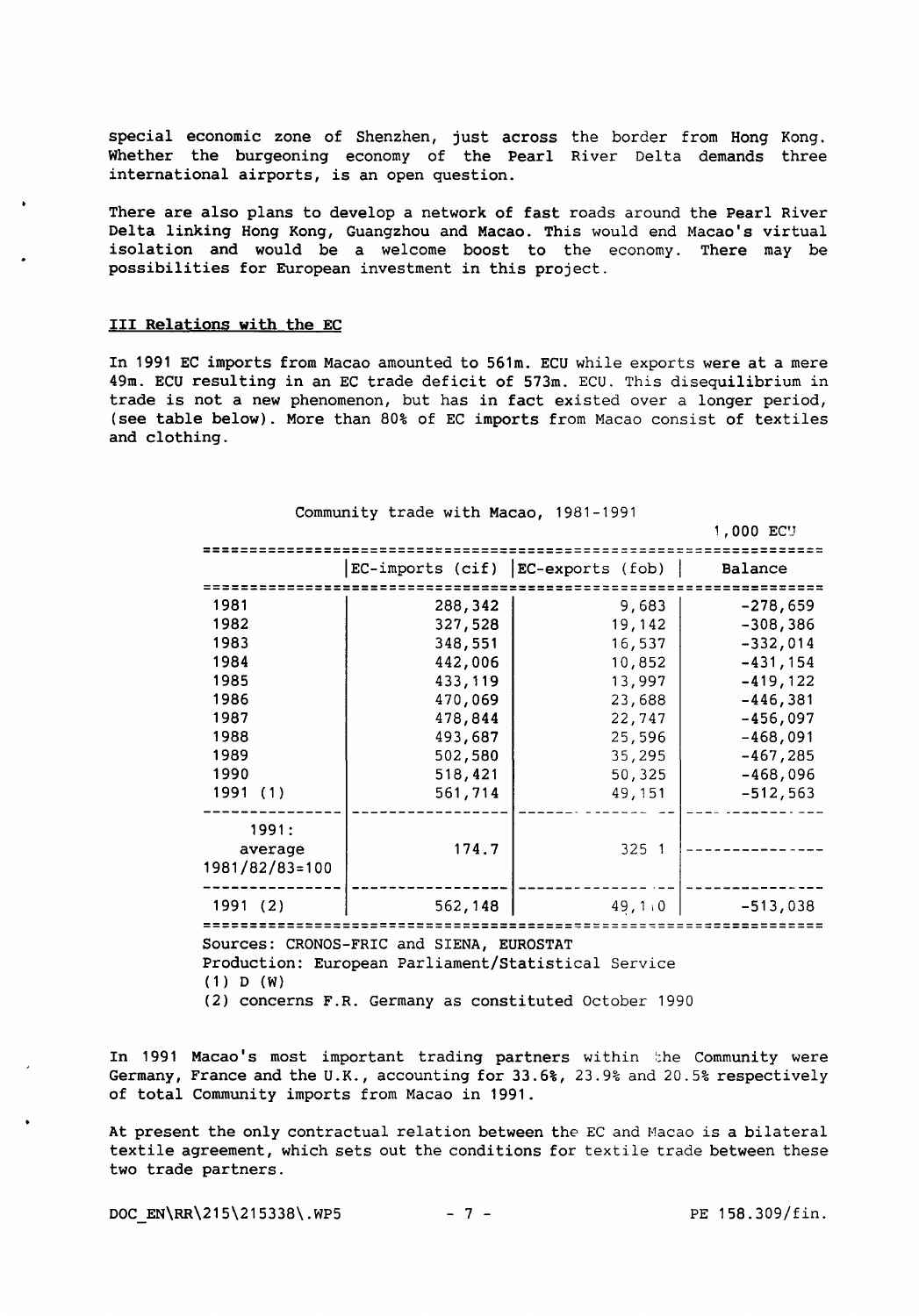The current EC/Macao agreement is valid from 1 January 1987 to 31 December 1991. It has been extended for one year up to 31 December 1992 pending the outcome of the GATT Uruguay Round negotiations.

The agreement establishes quotas for Macao's exports to the Community for 28 categories of textile products (20 categories of products under Community quota and 8 categories under regional quota) and establishes a mechanism whereby categories of textile products not yet under quota may be subject to quantitative restraints once the EEC's imports from Macao of the product in question reach a certain level (basket exit extractor mechanism) and are causing a real risk of market disruption.

Macao is a beneficlary of the Community's GSP scheme. Macao exports to the EEC under GSP represented only 12,91%, in 1990, of total exports from Macao to the EEC. This low figure is explained by the fact that some 80% of Macao's exports to the Community are MFA textile items for which, as a dominant country, Macao has a reduced GSP offer. Mcreover, a large majority of products exported to the Community do not meet the GSP origin requirement and consequently do not qualify for preferential access.

In October 1991 Macao expressed the desire to strengthen its ties with the EC. On 28 April 1992 the Council adopted a negotiating mandate for a trade and cooperation agreement with Macao. The agreement was in1tialled on 12 May and signed on 15 June 1992.

#### IV The trade and cooperation agreement between the EEC and Macao.

The agreement is non-preferential. The parties shall accord each other mostfavoured-nation treatment under the terms of GATT.

The main purpose of the Agreement is to consolidate, deepen and diversify relations between the Parties in their mutual interest and it is designed to intensify and diversify trade and actively to develop co-operation in an evolutionary and pragmatic manner.

With regard to the basis of the Co-operation, both parties undertake to strengthen their relations and resolve to promote the development of their cooperation, taking account of Macao's special situation and its level of development.

Co-operation between the Community and Macao and the implementation of the Agreement are based on respect for the democratic principles and human rights which inspire the policies of the Community and Macao. Both the preamble of the agreement and its Article 1 refer to this.

In addition to the most-favoured-nation treatment within the field of trade the Parties undertake to promote to the greatest possible degree the development and diversification of their trade, taking into account their respective economic situations and granting each other the widest possible opportunities.

Both Parties agree to develop co-operation, within the bounds of their respective powers and on the basis of mutual interest, in all areas in which they have responsibility for policy, notably the following:

- industry,

DOC EN\RR\215\215338\.WP5 - 8 - PE 158.309/fin.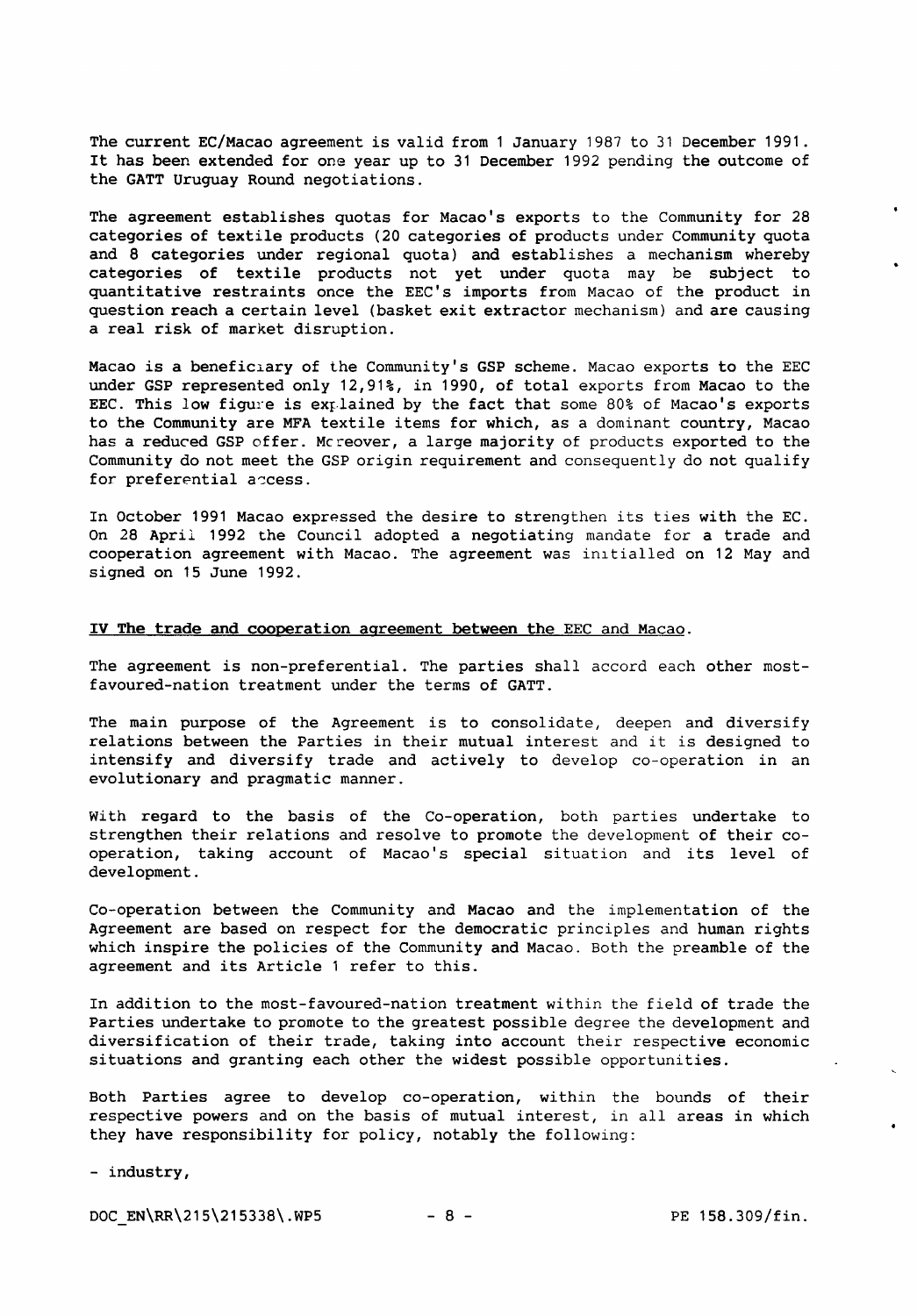- trade,
- science and technology,
- energy,
- transport,
- telecommunications,
- data processing,
- intellectual and industrial property, standards and specifications,
- protection of the environment,
- social development,
- tourism,
- financial services,
- fisheries,
- customs matters,
- statistics.

In addition the Parties will cooperate within the field of investments, training and fight against drugs.

The two Parties will encourage the use of the various forms of industrial and technical co-operation to benefit their firms and entities, within the bounds of the needs and capabilities of the Parties.

The parties will promote the development and diversification of Macao's production base in industry and services, in particular by targeting cooperation activities at small and medium-sized undertakings and by encouraging steps to facilitate access on the part of such enterprises to sources of capital, markets and appropriate technology. Such measures could include the joint establishment of suitable mechanisms and institutions.

The Agreement is concluded for a period of five years. It will be renewed tacitly on a yearly basis unless one of the Parties denounces it to the other Party in writing six months before the date of expiry.

The Agreement provides for future developments whereby the parties may by mutual consent expand the Agreement with a view to enhancing the levels of co-operation and supplementing them, within the bounds of their respective laws, by means of agreements on specific sectors or activities.

#### V Conclusions

The agreement can be seen as an expression of a desire on the part of the Community and Macao to strengthen their mutual relations in the period up to, and possibly after, the time when Macao comes under Chinese sovereignty. In principle the agreement is limited to the time when Macao is under Portuguese administration and there have, until now, been no negative reactions from China against its conclusion. In these circumstances nothing seems to speak against the European Parliament's giving its unconditional support to the Council's approval of the agreement on behalf of the Community.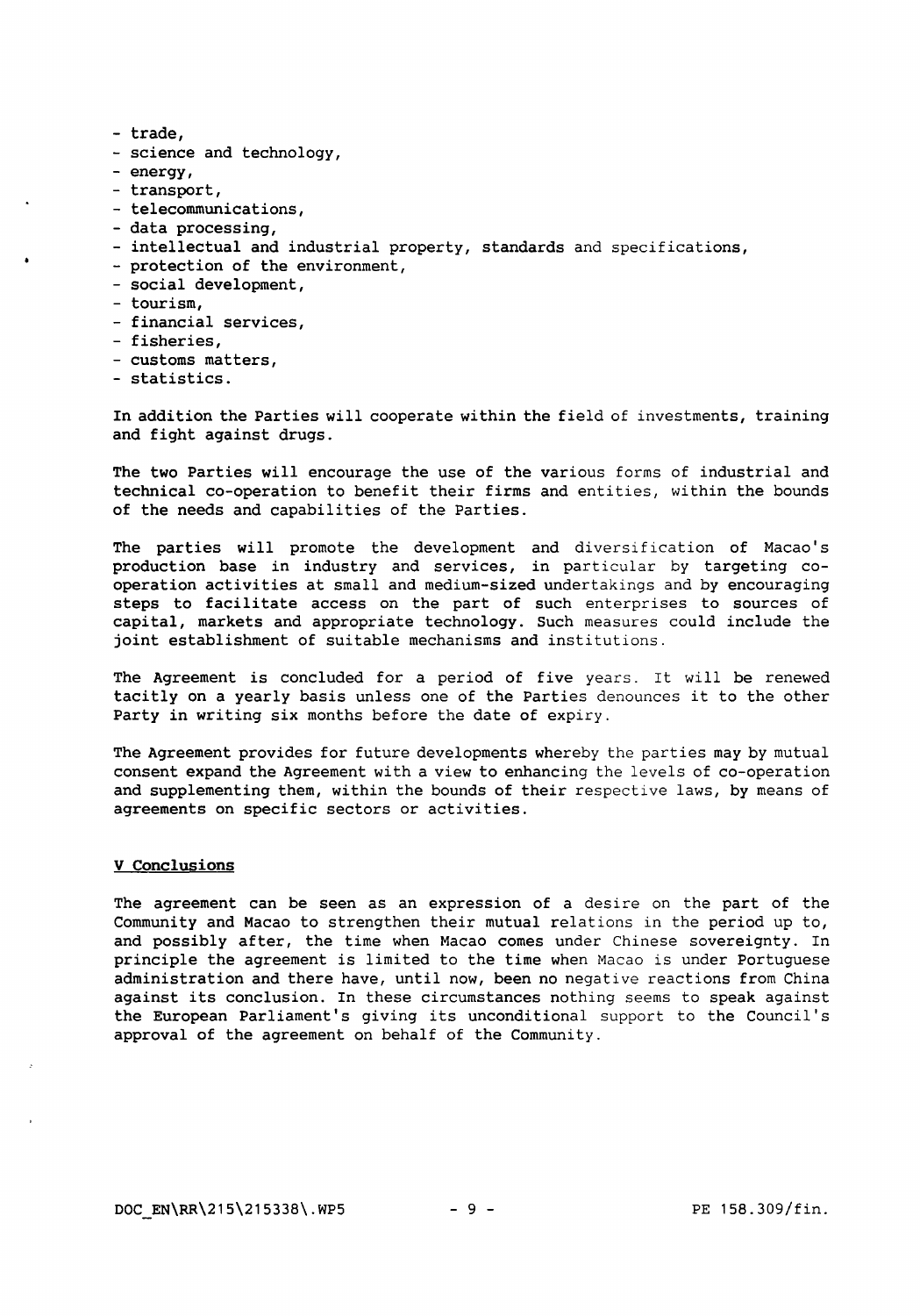#### OPINION of the Committee on Budgets

Letter from Mr Thomas von der VRING, chairman, to Mr Willy DE CLERCQ, chairman of the Committee on External Economic Relations

Brussels, 8 October 1992

Subject: Proposal for a Council decision concerning the conclusion of a trade and cooperation agreement between the European Economic Community and Macao (COM(92) 239 fin. C 3-280/92)

Dear Mr Chairman,

At its meeting of 1 and 2 October 1992, the Committee on Budgets considered the above proposal.

The Committee on Budgets noted that the signing of the agreement for five years is intended to encourage commercial and economic cooperation in various fields. The committee further noted that this agreement takes account of the mostfavoured nation clause.

The Committee on Budgets noted the particular situation of Macao and as a result has expressed a wish to know whether the necessary conditions for signing this agreement have been met.

With regard to the financial aspects of the agreement, the Committee on Budgets would observe that the required appropriations authorized by the Budgetary Authority must be charged against the budgetary chapters 'Other cooperation' and, particularly, to the articles concerning cooperation with developing countries in Asia.

Saving the foregoing observations, the committee has delivered a favourable opinion.

(closing formula and signature)

The following were present for the vote: von der Vring (Chairman); Böge, Cassidy, Colom i Naval, Goedmakers, Kellett-Bowman (for Elles), Samland, A. Smith, Wynn and Zavvos.

DOC EN\RR\215\215338\.WP5 - 10 - PE 158.309/fin.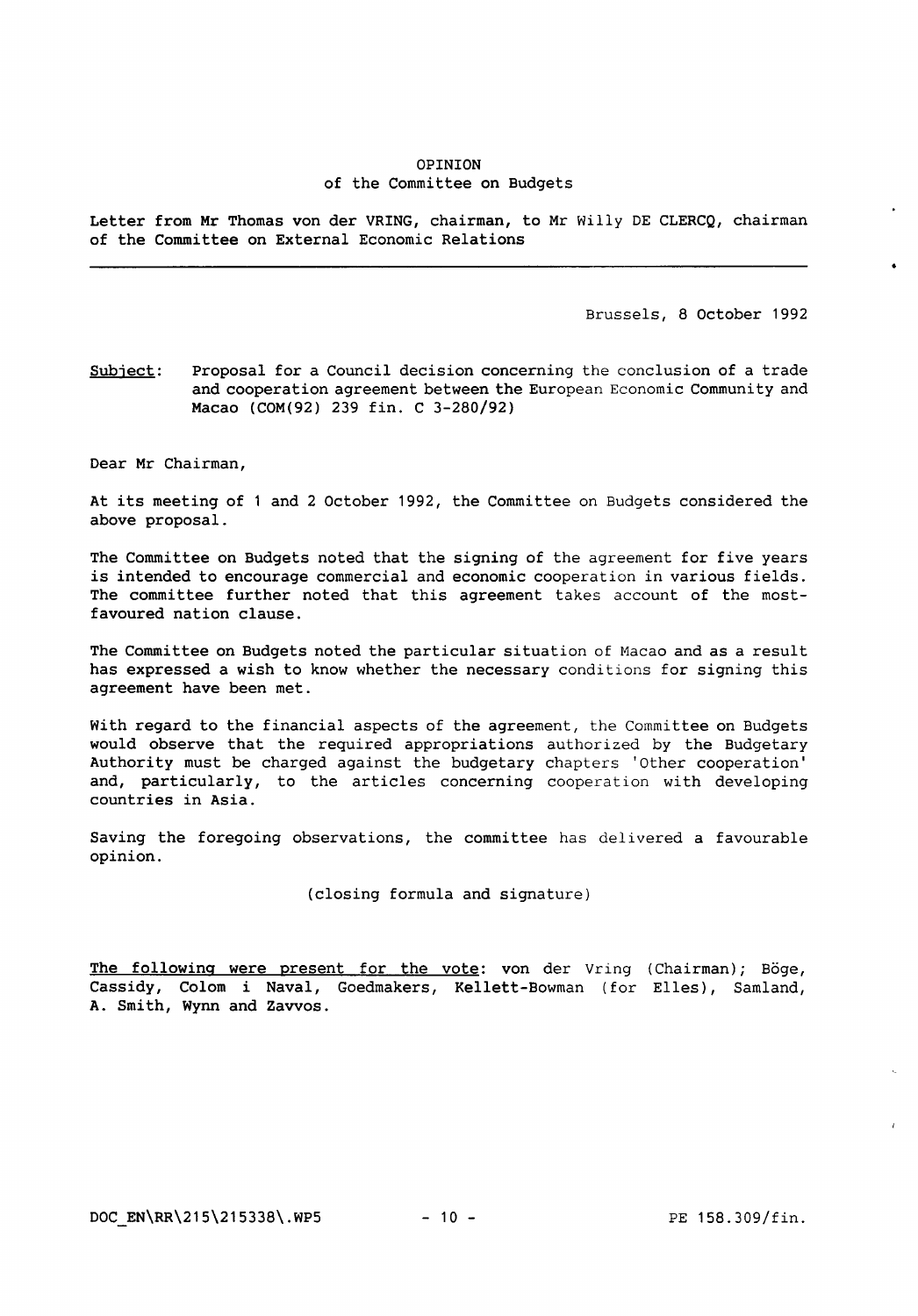## OPINION

#### of the Committee on Energy, Research and Technology

Letter from Mr Claude DESAMA, chairman, to Mr Willy DE CLERCQ, chairman of the Committee on External Economic Relations

Brussels, 1 October 1992

Subject: Proposal for a Council decision concerning the conclusion of a trade and cooperation agreement between the European Economic Community and Macao (COM(92) 239 fin. C 3-280/92)

Dear Mr Chairman,

At its meeting of 30 September, 1 and 2 October 1992, the Committee on Energy, Research and Technology considered the abovementioned proposal.

As with other cooperation agreements between the EC and third countries, our committee is particularly interested in those aspects which concern its own area of competence, which are principally covered by Articles 4, 5, 8 and 10 of this Agreement.

From a general standpoint, the violent repression of the movement for democracy in China which took place in June 1989 hangs over Macao, which enjoys the status of a Portuguese special territory due, as agreed by both parties, to become a special administrative region of the People's Republic of China on 20 December  $1999'$ .

In reality, both the Portuguese and Chinese governments consider Macao to be a Chinese territory under Portuguese jurisdiction. In this, there are close Chinese territory under Portuguese jurisdiction. parallels with the British colony of Hong Kong, underlined by the fact that their economies are heavily interdependent, and both face an uncertain future, despite China's having promised to respect the economic and social system and the area's existing lifestyle during the fifty-year transition period, even if this promise has been supported by major investment.

Even if the Portuguese enclave enjoys a flourishing economy based on remarkable rates of growth, nonetheless, there are infrastructure problems for air transport and communication with the mainland from the island of Taipa.

There is also a lack of raw materials and a reliance for energy supplies on the People's Republic. Electricity supplies cover 70% of Macao's needs and industrial activity there accounts for over 40% of employment.

Agreement between Portugal and the People's Republic of China, signed 13 April 1987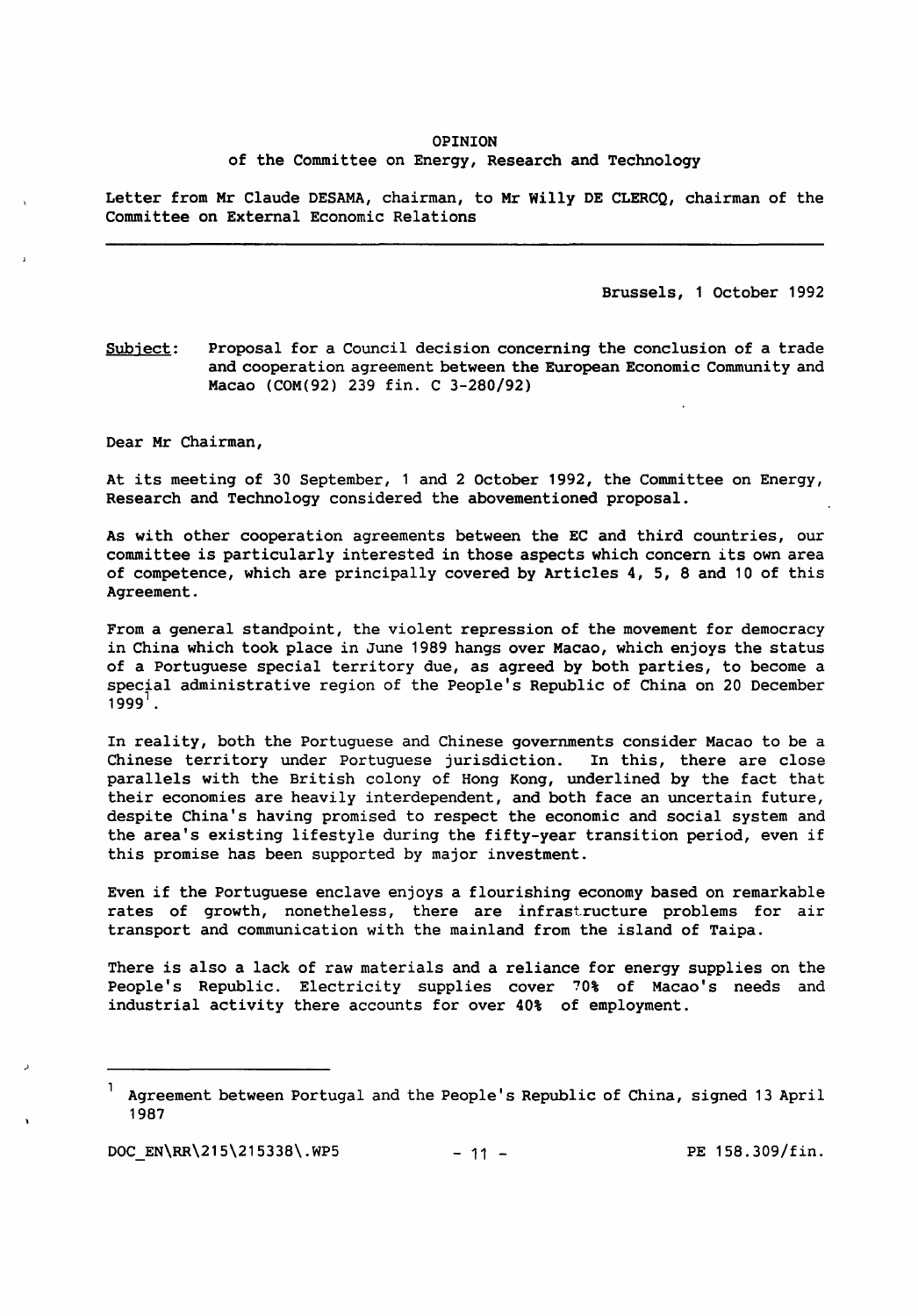Taking these facts into consideration, the Committee on Energy, Research and Technology:

- welcomes the trade and cooperation agreement between the EC and Macao and trusts that it will constitute a valid basis for developing scientific and technical exchanges and exchanges in the energy field, in accordance with the principle of mutual benefit;
- recognizes that the agreement with Macao is of interest as an experiment in tackling relations between the Community and the People's Republic for the coming millennium, a task facilitated by the solution of the problems in China's special economy regions;
- stresses the importance of establishing scientific cooperation links with scientific bodies such as the University of East Asia so as to find partners open to Community thinking on complex issues of regional and global importance, requiring joint efforts in the fields of technological research and development;
- observes, with regard to energy, that the growing energy demands of the region, with its powerful economic growth, will entail even heavier reliance on coal from the People's Republic; this will require cooperation on transfer of clean, high-efficiency energy technology, possibly within the framework of the Energy Charter;
- draws attention to the fact that almost 70% of the population of this part of the world lives on the coast, with disastrous effects on the coastal environment. In this connection, the Community's experience in controlling marine pollution means that cooperation should encompass the transfer of results and programmed research in this sphere;
- recalls, once again, the conclusions of its report on scientific and technological cooperation with third countries (rapporteur, Mrs Goedmakers);
- recommends that the Committee on External Economic Relations, as committee responsible, should approve the agreement proposed by the Commission.

(clusing formula and signature)

The following took part in the vote: Desama, chairman; Bettini, Chiabrando, Herman (for Lamassoure), Herve, Lannoye, Linkohr, Regge, Rosving and Seligman, pursuant to Rule 111(2).

 $\mathbf{t}$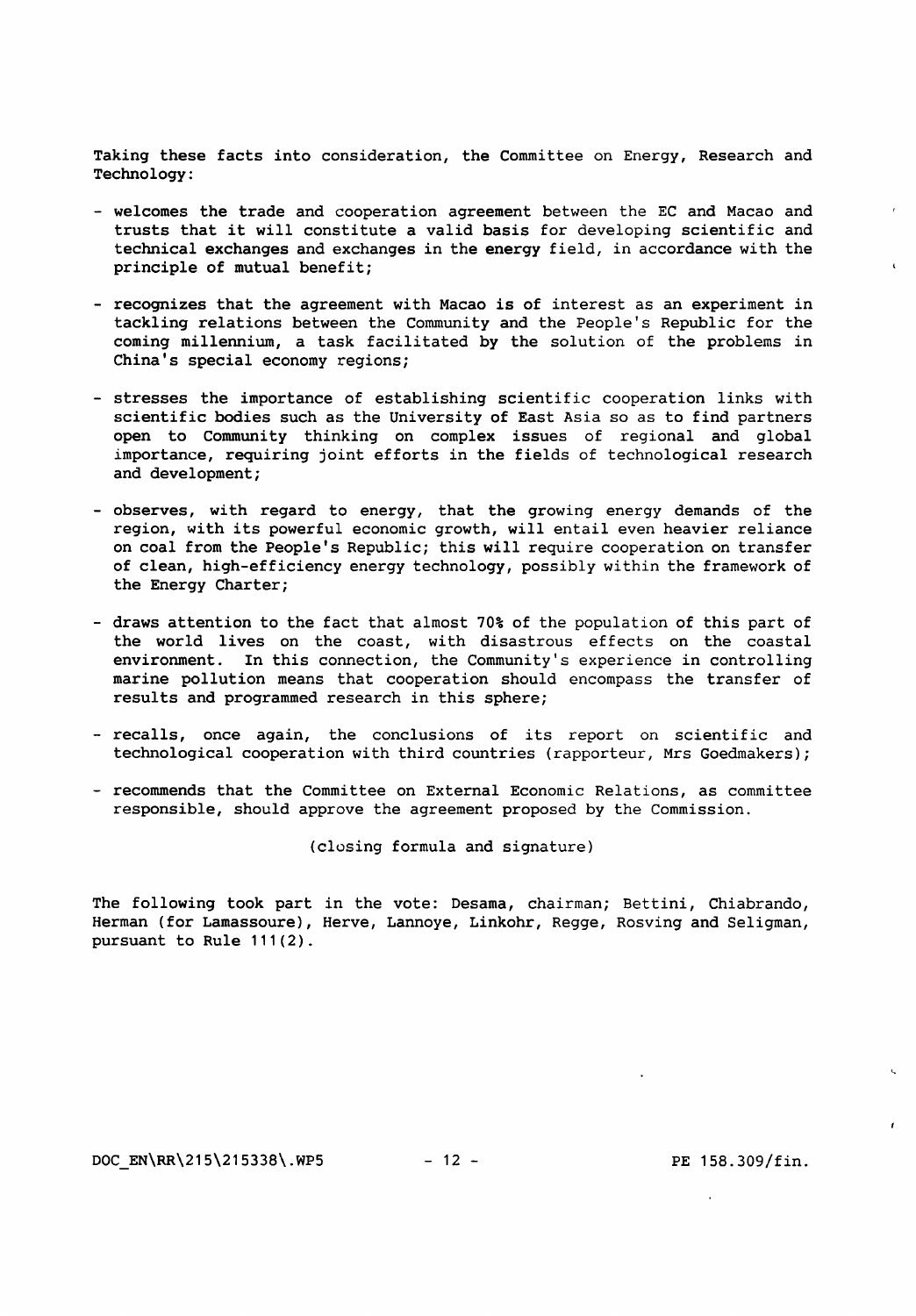#### **OPINION**

#### of the Committee on Transport and Tourism

Letter from the chairman of the committee to Mr DE CLERCQ, chairman of the Committee on External Economic Relations

Brussels, 29 September 1992

Subject: Proposal for a Council decision concerning the conclusion of a trade and cooperation agreement between the European Economic Community and Macao (COM(92) 0239 final - C3-0280/92)

Dear Mr De Clercq,

•

*J* 

At its meeting of 29 September 1992 the Committee on Transport and Tourism<br>examined the above proposal for a decision. The committee has also been examined the above proposal for a decision. informed that the trade and cooperation agreement between the European Economic Community and Macao was signed at ministerial level in a ceremony held in Luxembourg on 15 June 1992.

The principal aim of the agreement is to develop, deepen and extend relations between the two parties, with a view to stepping up and diversifying trade and actively developing cooperation in an evolutionary and pragmatic manner. Cooperation between the Community and Macao and the implementation of the agreement are based on respect for the democratic principles and human rights which inspire the policies of both the Community and Macao.

In addition to trade cooperation, the agreement provides for the promotion of cooperation by both parties within the framework of their respective competences, on the basis of the principle of mutual interest in all areas falling under their respective policies, and (with particular reference to the field of responsibility of this committee) specifically in the area of transport and tourism.

Macao is a very small territory, with an area of  $17 \text{ km}^2$ . The main transport infrastructure project currently under way is the construction of an airport, which is expected to open in 1995 (at present Macao uses Hong Kong's airport).

The tourist sector in Macao has considerable development potential, in view of the particular richness of its historical and cultural heritage arising from its role as meeting-point between Portuguese and Chinese cultures. The Committee on Transport and Tourism wishes to stress, in this connection, the need for a tourism policy based on the preservation of this heritage, and welcomes the fact that the agreement provides for cooperation in the field on the basis of specific actions, including the development of promotion, an interchange of information and statistics, exchanges of experts and training focused on a transfer of technology and improved administration in the industry. The appropriate financial resources and financial mechanisms are to be made available for these actions.

 $DOC$   $EN\RR\215\215338\.\MP5$  - 13 - PE 158.309/fin.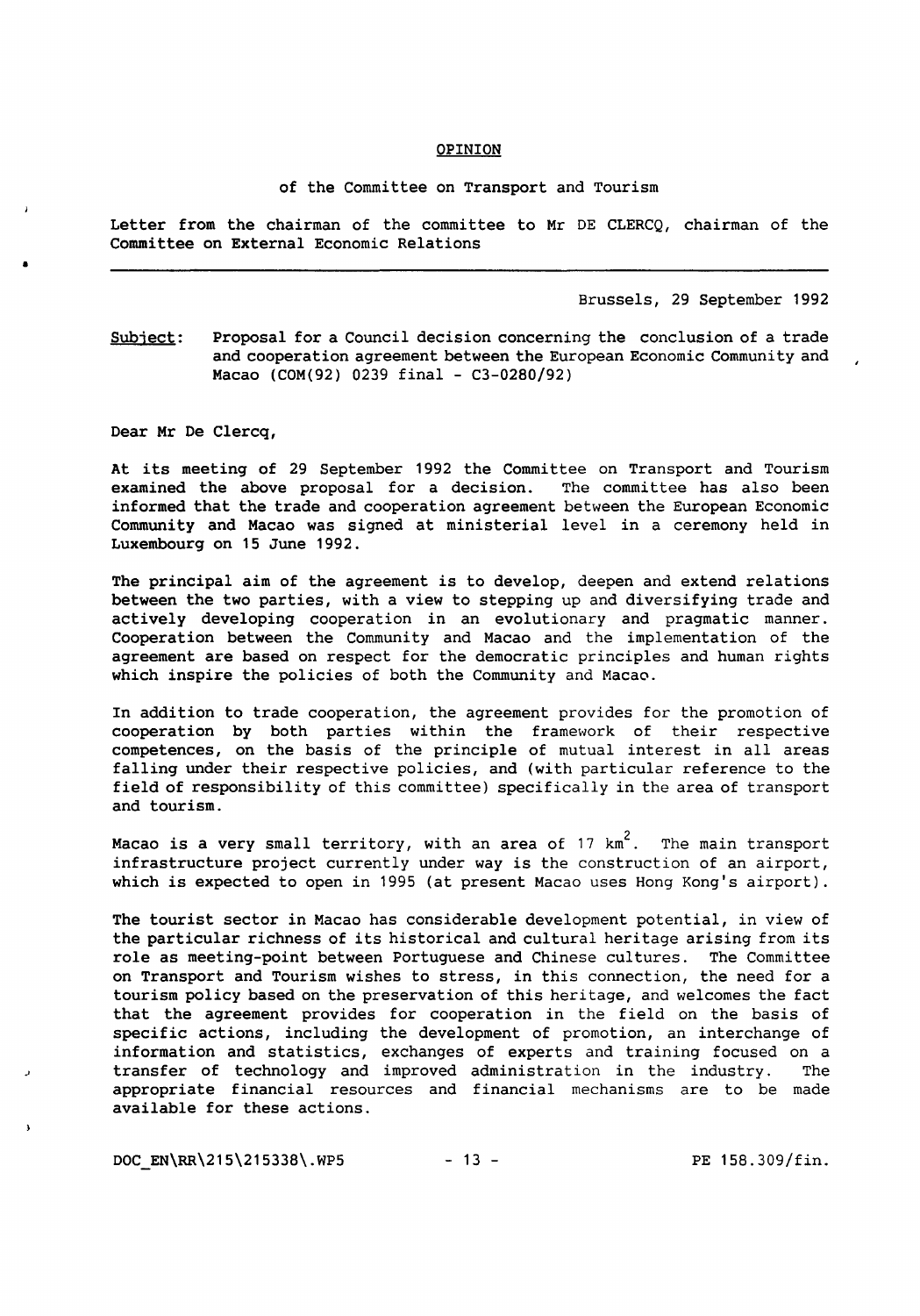In the light of the above, the Committee on Transport and Tourism welcomes the cooperation agreement and delivers its favourable opinion thereon to the Committee on External Economic Relations. <sup>1</sup>

Yours sincerely,

(sgd) Nel van DIJK

The following took part in the vote: van Dijk, chairman; Bourlanges, Cornelissen (for Jarzembowski), Dinguirard, Lüttge, Sanchez (for Speroni, pursuant to Rule 111(2)), Sapena Granell, de Vitto and van der Waal.

 $DOC\_EN\RR\215\215338\.\WP5$  - 14 - PE 158.309/fin.

•

 $\epsilon$ 

 $\mathbf{r}$ 

 $\overline{A}$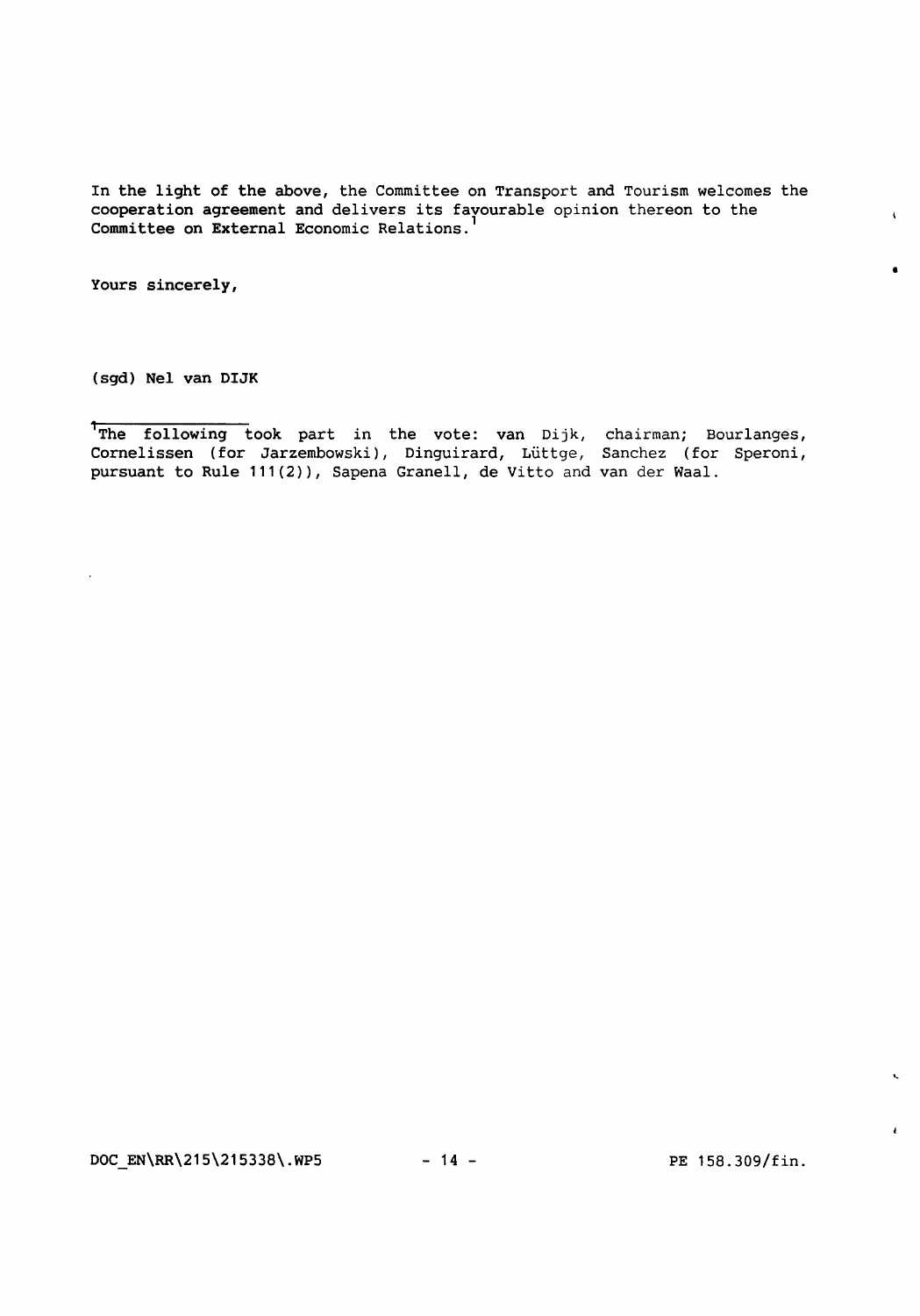#### 0 P I N I 0 N

(Rule 120 of the Rules of Procedure)

of the Committee on Development and Cooperation

for the Committee on External Economic Relations

Draftsman: Mr A. de MONTESQUIOU-FEZENSAC

At its meeting of 15 July 1992 the Committee on Development and Cooperation appointed Mr A. de MONTESQUIOU-FEZENSAC draftsman.

At its meeting of 22 September 1992it considered the draft opinion and adopted the conclusions contained therein.

The following took part in the vote: Saby, chairman; Belo, vice-chairman; de Montesquiou Fezensac, rapporteur; Andrews, Braun-Moser, Daly, Ewing, Laroni, Romeria i Alcazar, van Hemeldonck, van Putten and Wynn (for Buchan).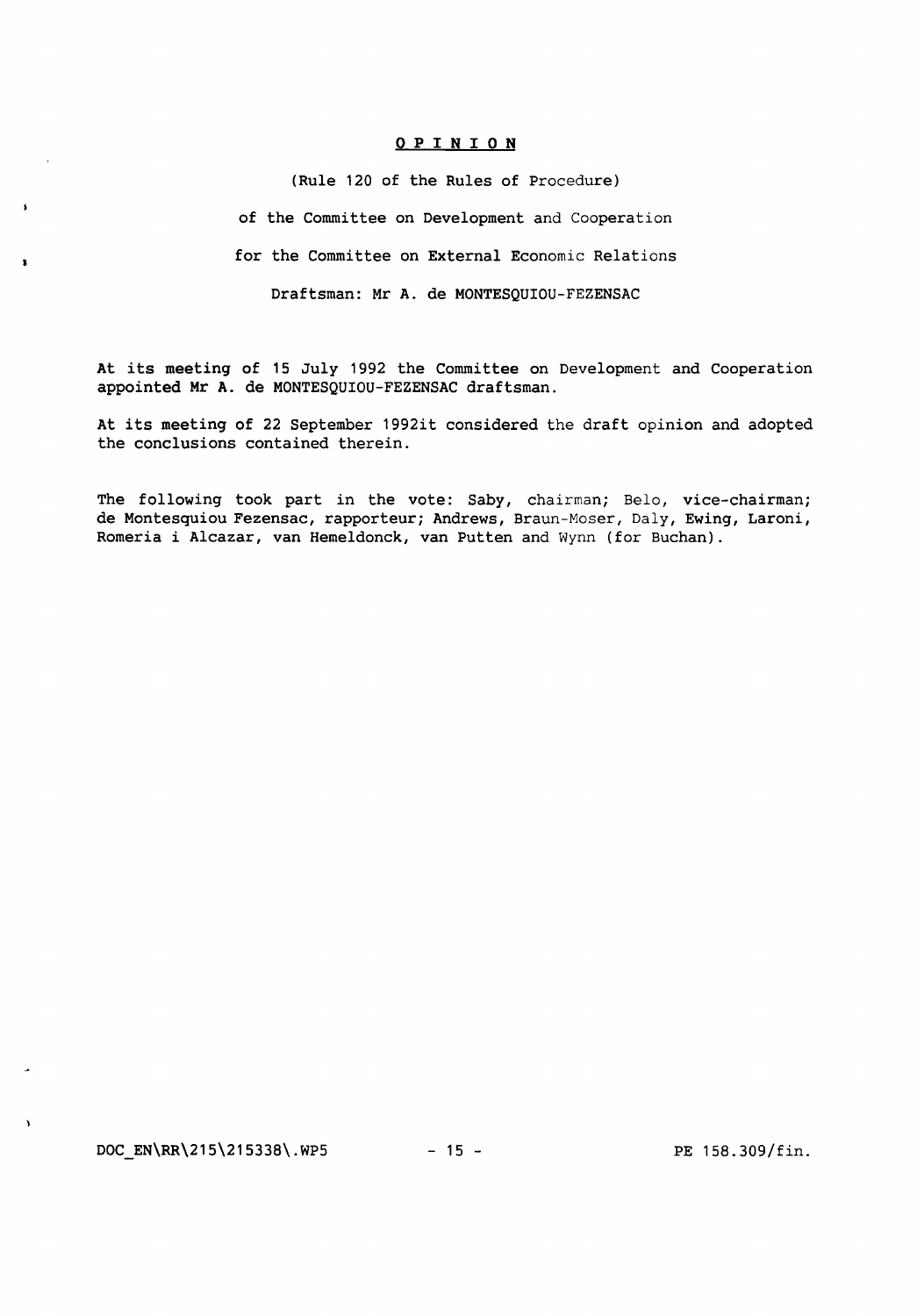#### A. Conclusions

The Committee on Development and Cooperation,

- A. having regard to the historic links between Macao and Portugal and consequently the European Community,
- B. having regard to Macao's economic and social development problems,
- C. having regard to the proposed trade and cooperation agreement<sup>1</sup>,
- 1. Welcomes the substantial strengthening of cooperation links between the European Community and Macao that implementation of the proposed trade and cooperation agreement will signify;
- 2. Particularly approves the fact that the proposed agreement is based on respect for democratic principles and human rights;
- 3. Believes that the agreement will make it possible for Community development policy to give greater consideration to Macao;
- 4. Welcomes, in this connection, the fact that the proposed agreement explicitly mentions various important areas of cooperation with scope for expansion to any other area of mutual interest;
- 5. Approves the proposed agreement and asks the Committee on External Economic Relations to take account of the Committee on Development and Cooperation's opinion when drawing up its report.

 $DOC\_EN\RR\215\215338\.\MP5$  - 16 - PE 158.309/fin.

 $\epsilon$ 

 $\mathbf{r}$ 

 $1$  COM(92) 239 final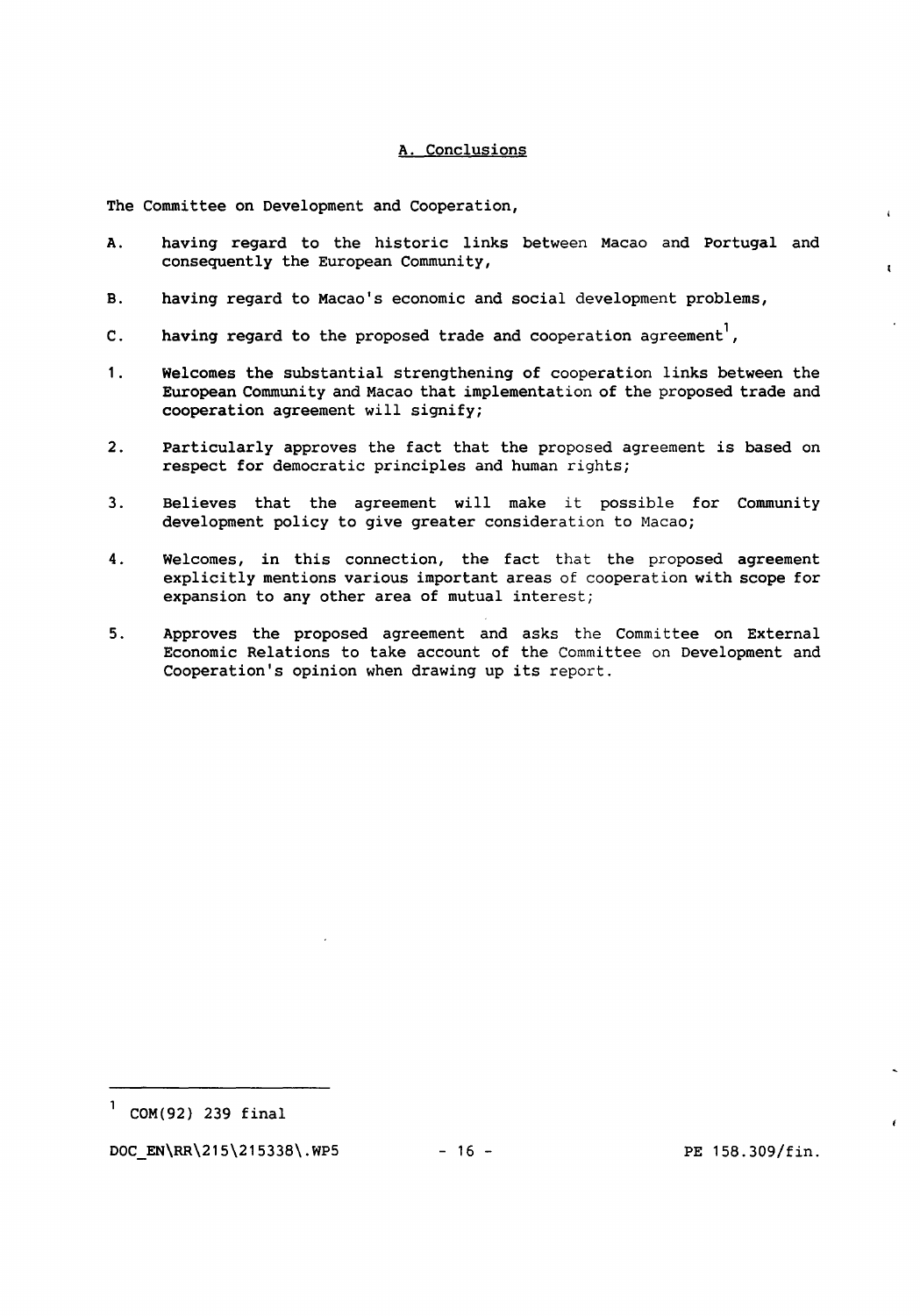#### B. Explanatory statement

Macao currently has 500 000 inhabitants, 90% of whom are of Chinese origin. It has been under Portuguese rule since the sixteenth century, with domestic autonomy since the mid-1970s. Under the agreement concluded between Portugal and China in 1987, Macao will return to China in December 1999.

The GNP per capita is about US \$ 3900. Macao's main resources are fisheries, the textile industry and tourism. Chinese illegal immigrants - estimated at 100 000 - are a major social problem.

Macao is not one of the Overseas Countries and Territories that have ties with the Community because of their special association status.

Since the end of the 1970s Macao has been linked to the Community by a textile products trade agreement and also benefits from the Community's Generalized System of Tariff Preferences.

The agreement under consideration covers both trade and cooperation. Article 1 states that cooperation is based on respect for democratic principles and human rights. The trade part of the agreement grants Macao most-favoured-nation status.

Provision is also made for developing cooperation in a number of sectors - the list being left open - which, in addition to traditional areas such as trade and industry, includes areas reflecting concerns expressed by Parliament such as protection of the environment, social development and an anti-drug policy.

A Joint Committee will oversee the functioning of the agreement, which is concluded for a period of five years, with subsequent renewal on a yearly basis unless one of the parties denounces it.

Cooperation activities will be financed under various budget headings, including financial and technical cooperation with Asian developing countries.

•